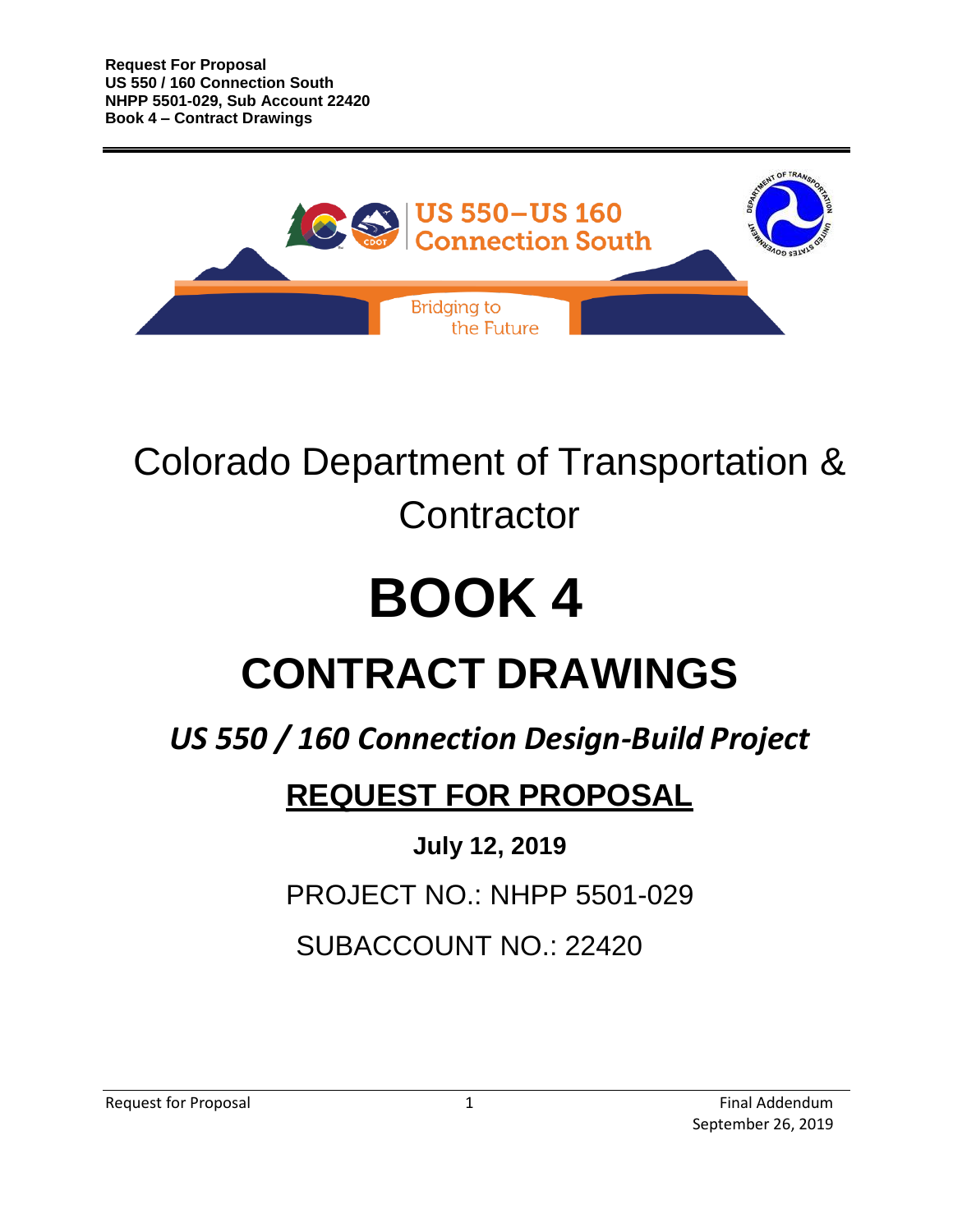#### **Contract Drawings**

#### Availability Legend

- IS = Industry standard; Not supplied withRFP N
- = Not Yet Available
- S = Included with RFP; Supplied with RFP

Date Issued: Date the document was listed or supplied with the RFP

| Doc#   | <b>Document</b>                                    | Date Issued | <b>Availability</b> |
|--------|----------------------------------------------------|-------------|---------------------|
| 4.1    | General                                            |             |                     |
| 4.1.01 | Project Control Diagram (PCD) - FC-NH(CX)160-2(48) | 7/12/2019   | S                   |
| 4.1.02 | Tabulation of Monuments to be Protected            | 7/12/2019   | S                   |
| 4.1.03 | ROW Plans (16791 - NH 5501-015) Includes PCD       | 9/26/2019   | S                   |
| 4.1.04 | ROW Plans (19378 - FSA 5501-021) Includes PCD      | 9/26/2019   | S                   |
| 4.1.05 | Geotechnical Data Report, March 11, 2019           | 7/12/2019   | S                   |
| 4.1.06 | <b>Concrete Expansion Joint Details</b>            | 7/12/2019   | S                   |
| 4.1.07 | <b>Existing InRoads DTM Topo Survey</b>            | 7/12/2019   | S                   |
| 4.1.08 | Existing Topo Survey in MicroStation_50 Scale      | 7/12/2019   | S                   |
| 4.1.09 | Existing Topo Survey in MicroStation_100 Scale     | 7/12/2019   | S                   |
| 4.1.10 | Existing Topo Survey in MicroStation_Codes         | 7/12/2019   | S                   |
| 4.1.11 | Existing Topo Survey in MicroStation_Elevations    | 7/12/2019   | S                   |
| 4.1.12 | <b>Existing Topo Survey in MicroStation_Names</b>  | 7/12/2019   | S                   |
| 4.1.13 | Existing Topo Survey in MicroStation_Notes         | 7/12/2019   | S                   |
| 4.1.14 | Existing Topo Survey in MicroStation_Symbols       | 7/12/2019   | S                   |
| 4.1.15 | Additional Existing InRoads DTM Topo Survey_072419 | 8/22/19     | S                   |

#### **Table 1 Contract Drawings**